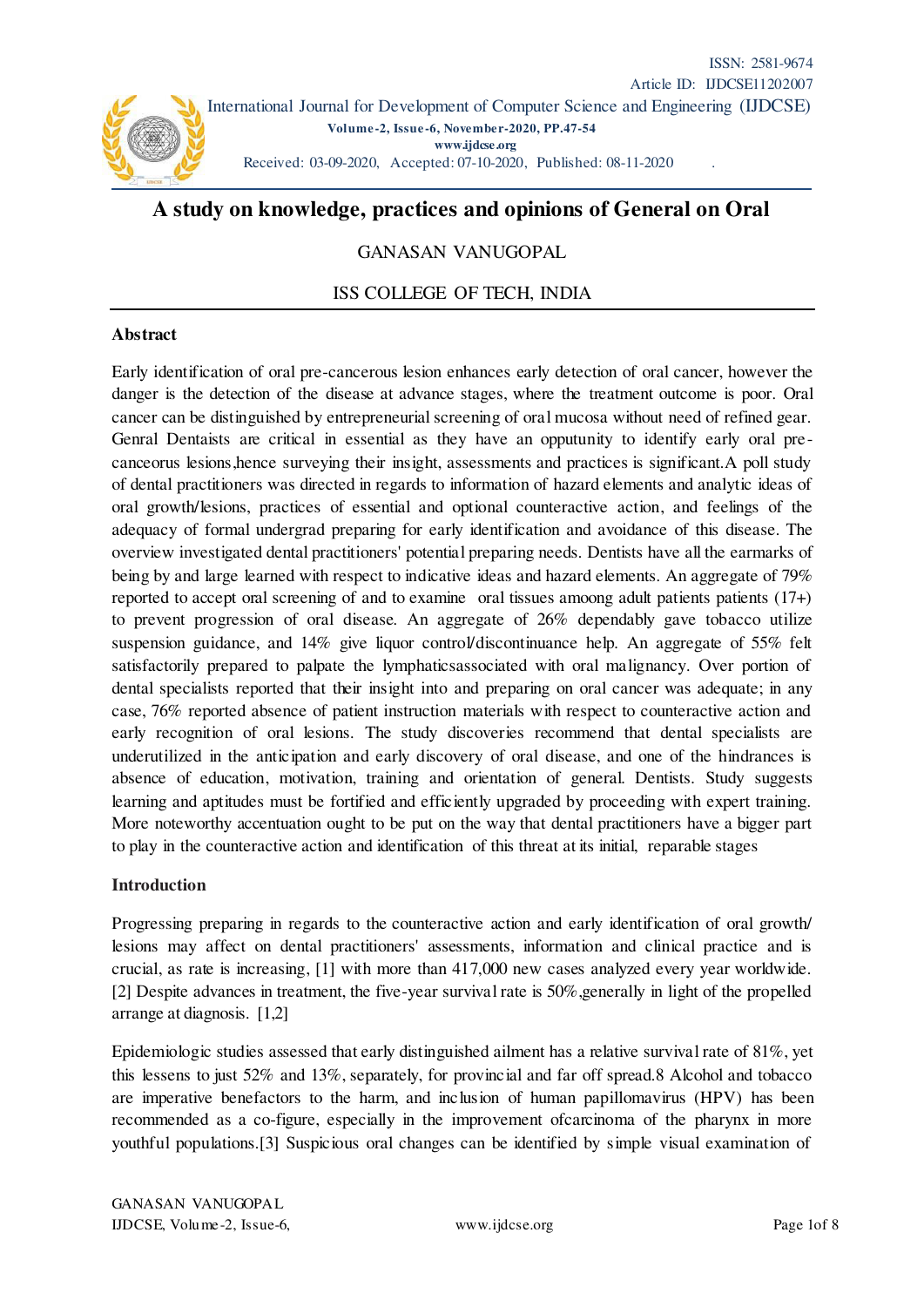the oral mucosa without utilization of advanced diagnostics, and can be alluded for further examination.

Oral cancer is identified at advance stages, [3]resuting in poor treatment outcomes , diminished efficency of oral and paraoralstructures and at times with facial deformation influencing the the quality of life. $[1,4,5]$ 

A sum of 60% of patients with oral malignancy in India is analyzed at a late stage, and there is an absence of mindfulness about the disease.[4,5,6] A study examine recommended that populaces at danger of creating oral cancer are minimum educated about hazard variables, signs and symptoms. Early, treatable phases of oral growth are little, asymptomatic lesions21 that might be not entirely obvious by the patients, highlighting the imperative part of dentists in lessening the burden of oral cancer.

Dental practitioners are ideal to screen for oral cancer and to give preventive guidance and advising mediations amid routine examinations. It is imperative that dentists have precise learning about oral disease to recognize people at hazard, look at the mouth to report tissue changes and give proper mediations, therefore possibly adding to the lessening in oral malignancy rate, and mortality.

Past studies in European countries and America examined the learning, assessment and practices of dental practitioners in the counteractive action and early identification of oral malignancy. These studies uncovered that dental practitioners were by and large proficient about this danger; in any case, there was lack in their insight, and preventive exercises. [6]

Little is thought about the information, sentiment and practices of Indian dental practitioners with respect to oral lesions. With this background the exploration point was: to assess the information of dental practitioners with respect to identification of oral lesions and demonstrative ideas; to assess end systems advise by gnenral dentist to patients who utilize tobacco products and alcohol; to research general dentistsapproach with respect to the sufficiency of formal undergrad preparing towards essential and auxiliary aversion of oral malignancy; and, to investigate potential instructive needs, assuming any, with respect to the counteractive action and early discovery of oral disease.

The review discoveries might be helpful for arranging undergrad and proceeding with expert instruction programs in regards to counteractive action of oral cancer and analysis of early sickness.

## **Study Method**

A review was built utilizing the accompanying subheadings: general data; oral disease hazard components; oral cancer indicative ideas; and, dental practitioners' conclusions. The overview was created utilizing already distributed tools [6,7,8] with adjustments and increments for the Indian setting. The overview was appropriated to 1,400 dental practitioners honing in India. .

Each right reply was set apart with a score of '1'. The scores were added to make a record score (low, medium, high) for hazard variables, running from 0-9, and demonstrative ideas extending from 0-11. The general dentists were characterized 0into three gatherings as per the scores got keeping in mind the end goal to make a trademark (sex, timing of graduation and proceeding with training course, encounter, saw information) of dental practitioners' learning of both hazard elements and analytic ideas connected with oral cancer. [9,10]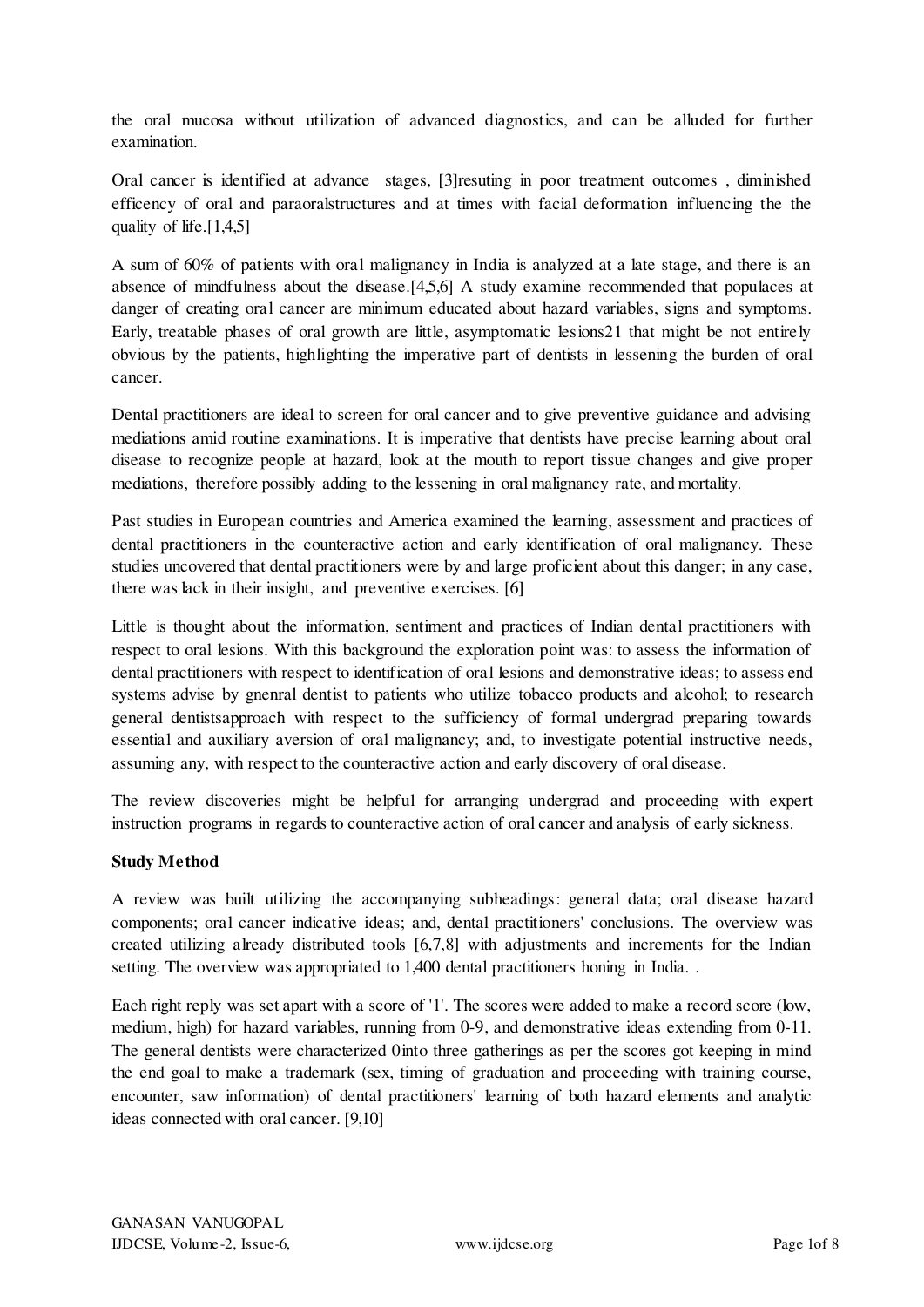Factual programming SPSS was utilized to assess the relationship between dental practitioners' experience and the learning of both hazard components and indicative ideas. Dentists' apparent information and real learning was likewise assessed. A level of P<0.05 was considered factually huge.

#### **Result**

A sum of 254 dental practitioners partook in the study, of which 105 (41%) were female, with the season of graduation extending from before1980 to 2010. More than 60% of members had practised for over 15 years as a gneral dentists. Chance consider information is compressed Figure 1.



**Figure 1: showing percentage of dentists' responses to'risk factor' questions.** 

More than 90% (n=211) of the respondents evaluate current smoking status, with almost  $60\%$  (n=135) surveying past smoking status. Be that as it may, just  $59\%$  (n=134) of dental practitioners survey current alcohol status, with under 30% (n=68) getting some information about past alcohol utilize. Almost 70% (n=160) get some information about past head and neck tumor.



**Figure 2: showing how often dentists offer counselling in tobacco andalcohol cessation.** 

Figure 2 compresses tobacco and liquor guiding intercessions gave by dentists to patients who utilize tobacco items and alcohol. Somewhere in the range of 83% (n=175) and 49% (n=103) of members, separately felt that it is their expert obligation to give tobacco utilize and liquor discontinuance help to their patients. A high extent of dental practitioners reported performing oral screening to prevent oral lesion in every single adult patient (18+) paying little heed to their tobacco and/or alcohol status, and 97% (n=202) give this examination to edentulous patients. Somewhere in the range of 74% (n=155)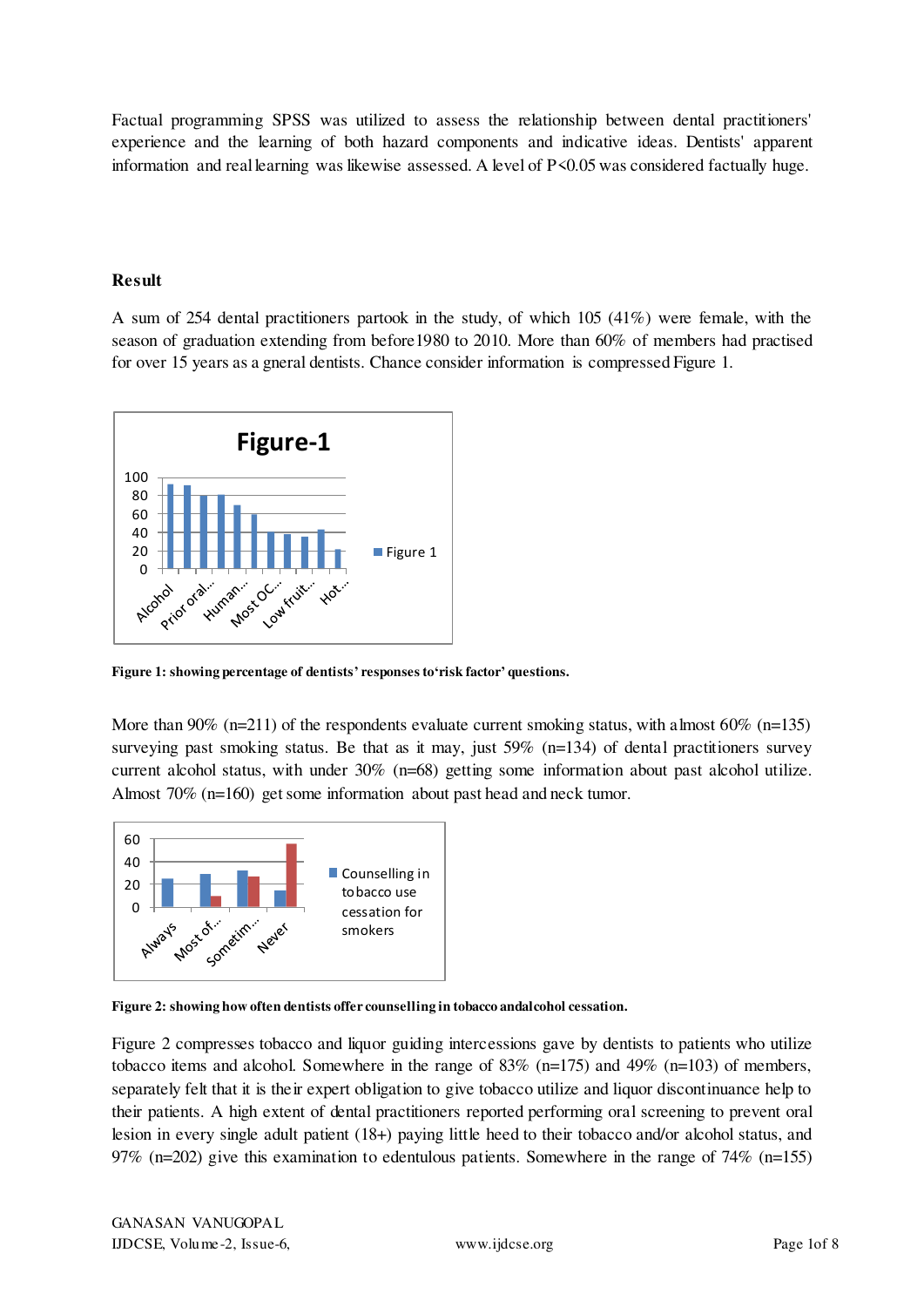reported an absence of patient training materials (pamphlets, flyers, blurbs) in regards to avoidance and early discovery.

#### **Knowledge of diagnostic methods**

In spite of the fact that a larger part of dental practitioners studied (99%, n=221) concurred that early recognition of oral tumor/ lesions enhances its five-year survival rate, and around 95% (n=211) realized that a patient is generally asymptomatic amid the underlying phases of the sickness, a lower extent of members (86%, n=188) knew that most oral malignancy is analyzed at advance stages. Essentially, 87% (n=192) of respondents realized that the tongue is the most widely recognized site of injuries.

More than 80% of dental practitioners recognized erythroplakia and leukoplakia as the most widely recognized oral pre-cancerous lesion associated with oral cancer. In any case, a higher extent of dental practitioners recognized leukoplakia (87%, n=193) than erythroplakia (82% n=181), a reality that will be tended to in the examination segment. Additionally, just  $72\%$  (n=159) of respondents distinguished both lesions. What's more,  $11\%$  (n=25) of members erroneously distinguished nicotine stomatitis and frictional keratosis as the most widely recognized sores associated with oral neoplasia.[10,11]

More than 70% (n=162) distinguished the tongue, and 86% (n=190) recognized the floor of the mouth, as the two most basic destinations for intra-oral lesions. In any case, just 64% (n=141) effectively recognized both the sited.[12, 13]

#### **Dentists' Acquiring Knowledge**

The self-reported level of preparing is appeared in Figure 3. By far most of dentists recognized that they were not enough prepared to give tobacco and liquor discontinuance exhortation; in any case, they felt sufficiently prepared with respect to screening and distinguishing suspicious injuries and siteds. The dentists who expressed satisfactory preparing seemed to have a superior information of indicative elements ( $p \le 0.001$ ). A sum of 42% (n=87) of members went to a proceeding with instruction course (workshop, meeting, concentrate on day) in regards to oral malignancy in the most recent two years, and  $34\%$  (n=71) in the most recent five years, while  $6\%$  (n=13) went to a course over 10 years back and 8% (n=18) never got such a training upgrade.



#### **Figure 3: showing self-reported training levels.**

At the point when gotten some information about general dentist preparation needs, the most widely recognized reaction was for the "acknowledgment of suspicious injuries" and on "suspicious lesions referral rules" (more than 95% of respondents picked these). Alcohol (74%) and tobacco (79%) suspension training were the slightest chose of the answer alternatives.

#### **Discussion**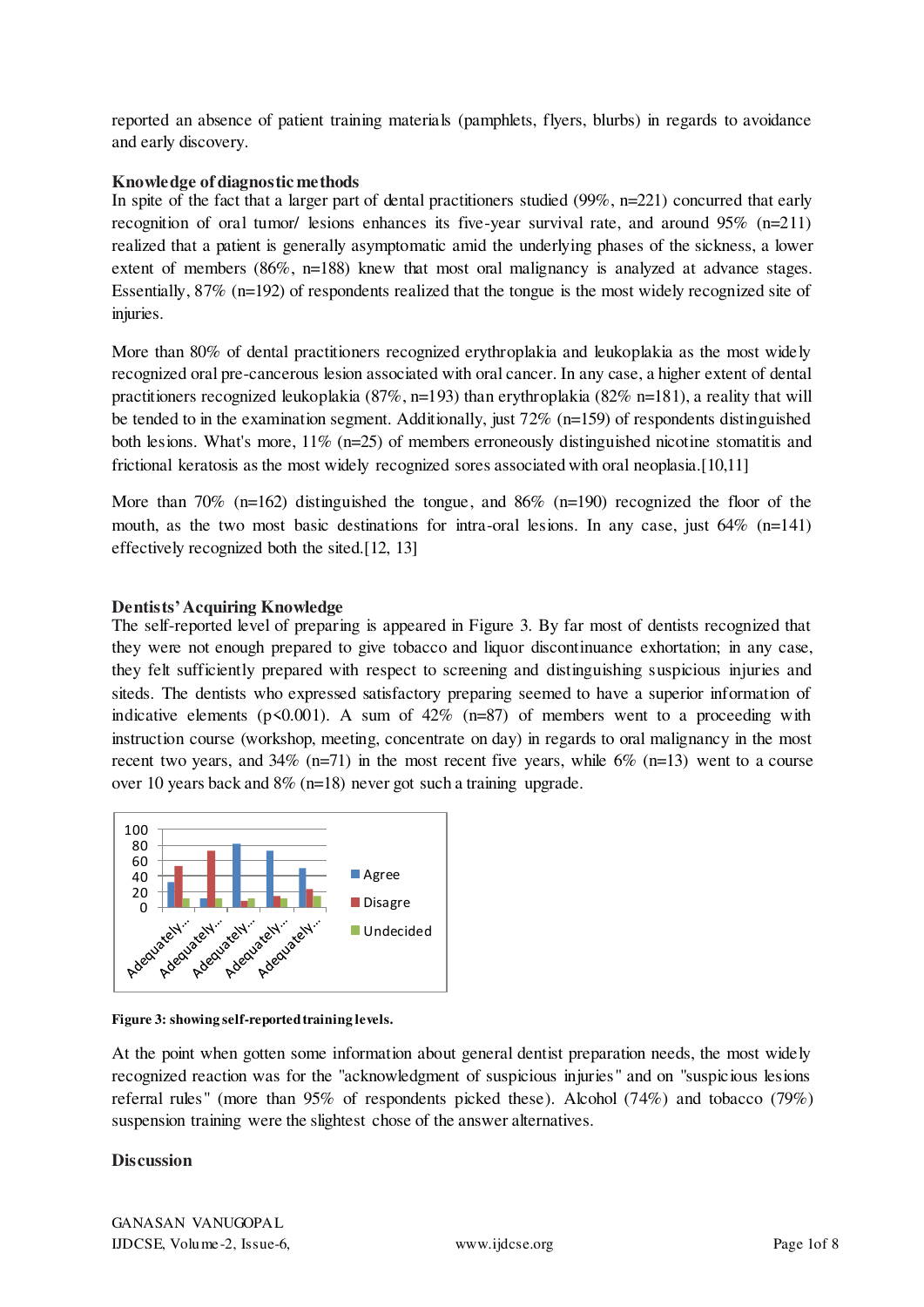The aftereffects of the present study demonstrate that general dental practitioners honing in India are for the most part learned in regards to oral malignancy chance elements and symptomatic ideas; in any case, like other studies,[13,14] there is fluctuation in their insights.

In spite of the fact that by far most of dentists distinguished alcohol and tobacco as the primary hazard variables, like different concentrates beforehand did in the European countries a littler extent of dental practitioners knew that HPV, low utilization of leafy foods, earlier oral tumor injury and sun exposure on account of lip disease are likewise potential hazard variables

There is an expanded frequency in patients under 45 years of age;[15,16] be that as it may, the larger part of cases happen in patients 45 years or more , with most patients at the season of analysis being in their sixties. Only 55% of dental practitioners distinguished more established age as a potential hazard figure for improvement of oral neoplasia. Members were more proficient in regards to hazard figures that are not experimentally turned out to be associated with oral cancer, as a altogether lower extent of members in contrast with other studies [17] distinguished diet and under nourishment as hazard components for oral neoplasia.

About all members distinguished squamous cell carcinoma as the most well-known sort of oral growth, and more than 80% of dental practitioners realized that erythroplakia and leukoplakia are the primary precancerous injuries associated with oral neoplasia. Nonetheless, leukoplakia was recognized by a marginally higher rate of dental practitioners in contrast with erythroplakia. Albeit both injuries have harmful potential, erythroplakia, and the red segment of erythroleukoplakia, known as spotted erythroplakia, have a more prominent opportunity to advance to oral cancer. furthermore, it has been accounted for that on histopathological evaluation over portion of erythroplakias were obtrusive carcinoma,.[18]

A high extent of dentists reported performing oral examinations to identify malignancy in all adults and edentulous patients amid routine visits, and albeit 86% distinguished floor of the mouth and 73% recognized the tongue, just 64% recognized both sites as high risk. Essentially, a few dentists didn't know that the ventral and lateral border of the tongue is a high-risk region for suspicious lesions on account of tongue carcinoma.[7,8] Part of the examination to avoid oral tumor is palpation of the cervical lymphatics. A sum of 46% of respondents did not concur with the announcement that they were satisfactorily prepared to palpate lymph nodes and recognize the related lymphadenopathies (28% differ and 18% undecided). In any case, 80% accurately addressed the information addresses about this subject.

The overview uncovered that exclusive 53% concurred that their oral malignancy information is present. Besides, factual examination demonstrates that dental practitioners who expressed that their insight is present really have a superior information than the individuals who took the inverse view, proposing that members' apparent learning is in accordance with real learning. Dental practitioners who both graduated and went to proceeding with instruction courses all the more as of late will probably get high scores for both risk variables and demonstrative ideas.[19] This recommends dental schools give preparing with respect to this theme, and proceeding with expert instruction projects are a sensible approach in keeping up the suitable level of learning.

With expanding time since graduation, dental practitioners have a tendency to have a marginally bring down level of learning in regards to the demonstrative ideas and risk components. It has been accounted for that the information gained in dental schools tends to diminish with time, and that the half-existence of this learning is roughly five years.[19,20] As oral cancer rate, despite the fact that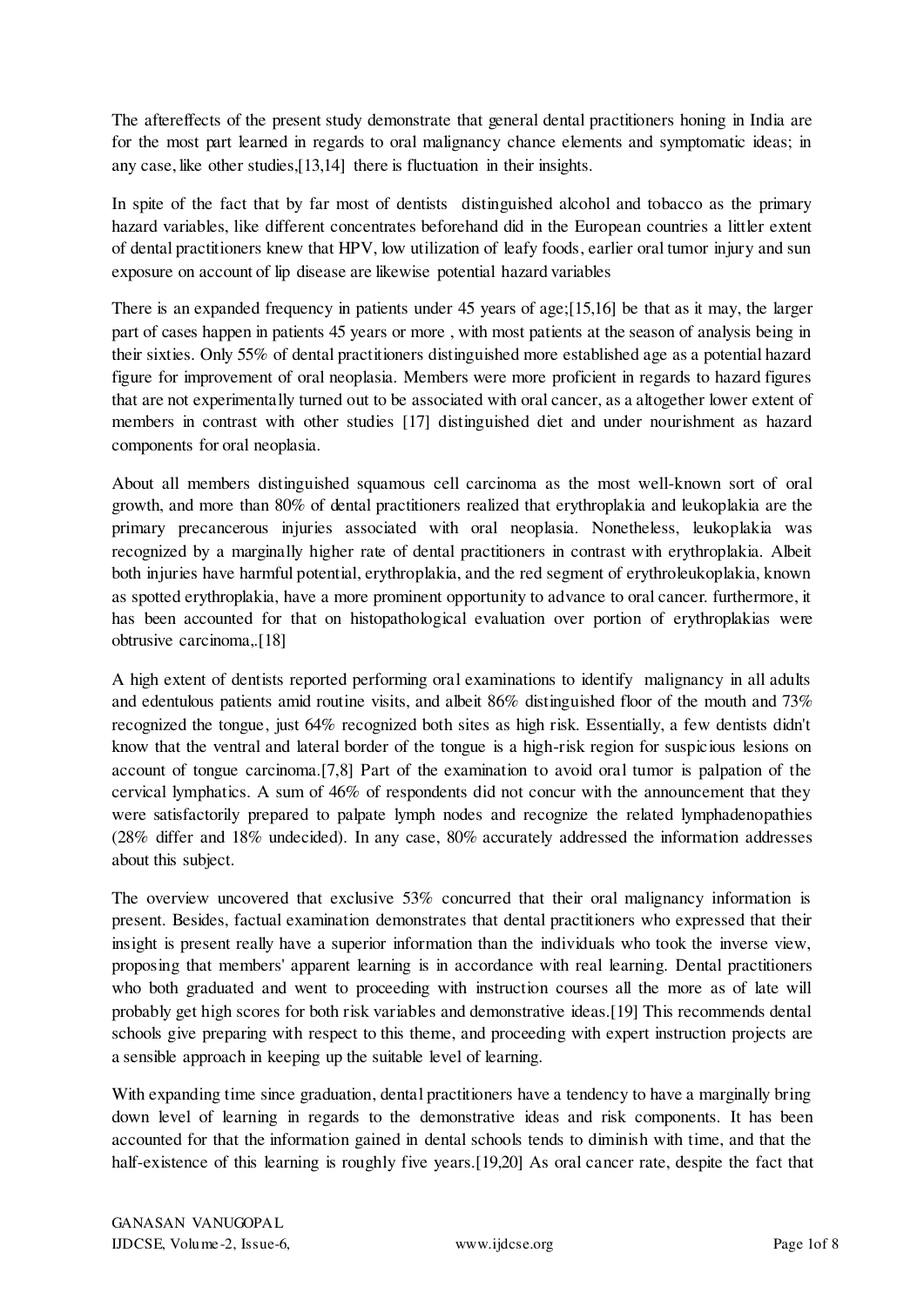rising, is still low in contrast with different malignancies,dentist may not as often as possible experience this threat. This highlights the requirement for proceeding with expert training with an emphasis on both risk components and clinical demonstrative ideas.

## **Tobacco and alcohol discontinuance**

More than half of dentist never give guiding in a looked control/de-addiction for patients who consume high amounts of these substances.. A moderately little extent of dentists give directing in tobacco end to patients who smoke. These discoveries are like other surveys,[10,2] what's more, propose that dentists find giving tobacco and liquor discontinuance help to their patients testing.

In accordance with other studies,general dentist in India reported being ill-equipped to offer tobacco and alcohol discontinuance help, as 54% and 76% of respondents, individually, felt deficiently prepared to give tobacco and alcoholde-addiction training to their patients.

A survey of 154 dental schools reported that 69% showed tobacco interventions in their undergrad curricula.[11] However, in 2010 another study recommended that schools give just "fundamental learning educational program that once in a while join viable, behaviourally-based segments influencing long haul change," and underlined the significance of and requirement for new techniques with respect to tobacco preventive activities.<sup>[11,20]</sup>



**Figure 4: showing self-reported training needs.** 

A high extent of dental practitioners reported that they have a part to play in giving patients tobacco suspension advising, yet not as much as half felt that alcohol mishandle guiding is a piece of their expert obligation.

This is in accordance with the outcomes from Figure 4in regards to particular preparing needs. Dentists positioned tobacco and alcohol suspension at the lower end of the range, with somewhere around 70 and 80% of dental practitioners determining a requirement for further preparing in these regions.

## **Conclusion**

The reaction rate to the overview was around 18%; along these lines, the outcomes must be deciphered with care, as it may not depict the learning, feelings and practices of all practising dentist in India. Moreover, the dentist who took an interest in the study are a self-chosen bunch and might be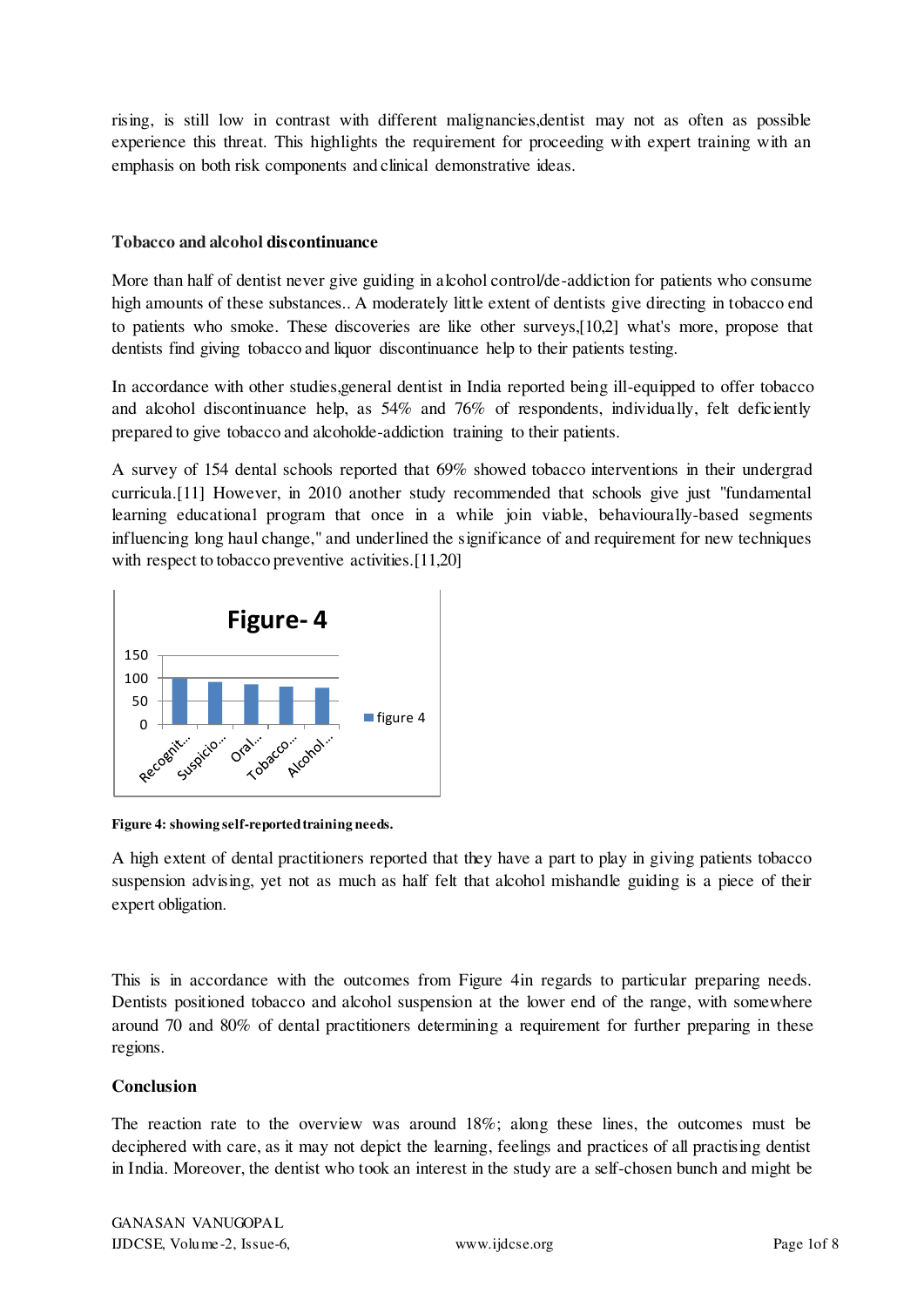more intrigued by the subject, and as a result might be more learned than non-respondents. What's more, a general constraining normal for self-reporting overviews is the likelihood of socially worthy reacting, and in this manner the outcomes may not really completely mirror dentists day by day proficient practice.

Like studies in different nations, the discoveries of this review propose that dental practitioners honing in India are by and large learned of oral lesion chance elements and symptomatic ideas. Late graduation and proceeding with training were connected with better learning of risk elements and indicative ideas.

Dental practitioners find giving tobacco and liquor end help to their patients testing, and a high extent felt inadequately prepared to consolidate these intercessions in their practices. Nonetheless, dental practitioners feel sure to perform oral screening examinations including edentulous patients, in spite of the fact that not all dentists specialists know about high-risk locales.

General Dentist learning and abilities must be upgraded by proceeding with expert training in regards to acknowledgment and aversion of pre-cancerous and potential oral lesions. Just 50% of members demonstrated that their insight and preparing with respect to this threat was present and an extensive lion's share of respondents communicated their craving to go to proceeding with training courses.

Keeping in mind the end goal to outline viable instructive procedures that would profit both future and practising dentistl and their patients, it is significant to assess dental practitioners' information, conclusion and practices. Dental practitioners are able to do and have a great chance to realize positive change in diminishing the rising frequency of oral cancer and at last sparing lives.

It gives the idea that the study is the first in India to assess the preparation of general dentist to be required in oral malignancy counteractive action and early recognition. Facilitate concentrates on that centre in more profundity on tobacco and alcohol discontinuance intercessions, and dental specialists' capacity to perceive pre-threatening and harmful injuries, are truly necessary.

## **References**

- 1. Silverman, S. Jr., Kerr, A.R., Epstein, J.B. Oral and pharyngeal cancercontrol and early detection. J Cancer Educ 2010; 25 (3): 279-281.
- 2. Yellowitz, J.A., Horowitz, A.M., Drury, T.F., Goodman, H.S. Survey ofUS dentists' knowledge and opinions about oral pharyngeal cancer. J AmDent Assoc2000; 131 (5): 653-661.
- 3. Johnson, N. Tobacco use and oral cancer: a global perspective.J DentEduc2001; 65 (4): 328-339
- 4. Blot, W.J., McLaughlin, J.K., Winn, D.M., et al. Smoking and drinking inrelation to oral and pharyngeal cancer. Cancer Res 1988; 48 (11): 3282-3287.
- 5. Nordgren, M., Hammerlid, E., Bjordal, K., Ahlner-Elmqvist, M., Boysen, M., Jannert, M. Quality of life in oral carcinoma: a 5-yearprospective study. Head Neck 2008; 30 (4): 461-470.
- 6. Hertrampf, K., Wenz, H.J., Lehmann, K.M., Lorenz, W., Koller, M. Quality of life of patients with maxillofacial defects after treatment for malignancy. Int J Prosthodont 2004; 17 (6): 657-665.
- 7. West, R., Alkhatib, M.N., McNeill, A., Bedi, R. Awareness of mouthcancer in Great Britain. Br Dent J 2006; 200 (3): 167-169, discussion 151.
- 8. Patton, L.L., Elter, J.R., Southerland, J.H., Strauss, R.P. Knowledge oforal cancer risk factors and diagnostic concepts among North Carolina dentists. Implications for diagnosis and referral. J Am Dent Assoc 2005; 136 (5): 602-610, quiz 682.
- 9. Lehew, C.W., Kaste, L.M. Oral cancer prevention and early detectionknowledge and practices of Illinois dentists – a brief communication. JPublic Health Dent 2007; 67 (2): 89-93.
- 10. Neville, B.W., Day, T.A. Oral cancer and precancerous lesions.CA CancerJ Clin 2002; 52 (4): 195-215.
- 11. Gomez, I., Warnakulasuriya, S., Varela-Centelles, P.I., et al.Is earlydiagnosis of oral cancer a feasible objective? Who is to blame for diagnostic delay? Oral Dis 2010; 16 (4): 333-342.
- 12. Ferlay, J., Shin, H., Forman, D., Mathers, C., Parkin, D. GLOBOCAN2008, Cancer incidence and